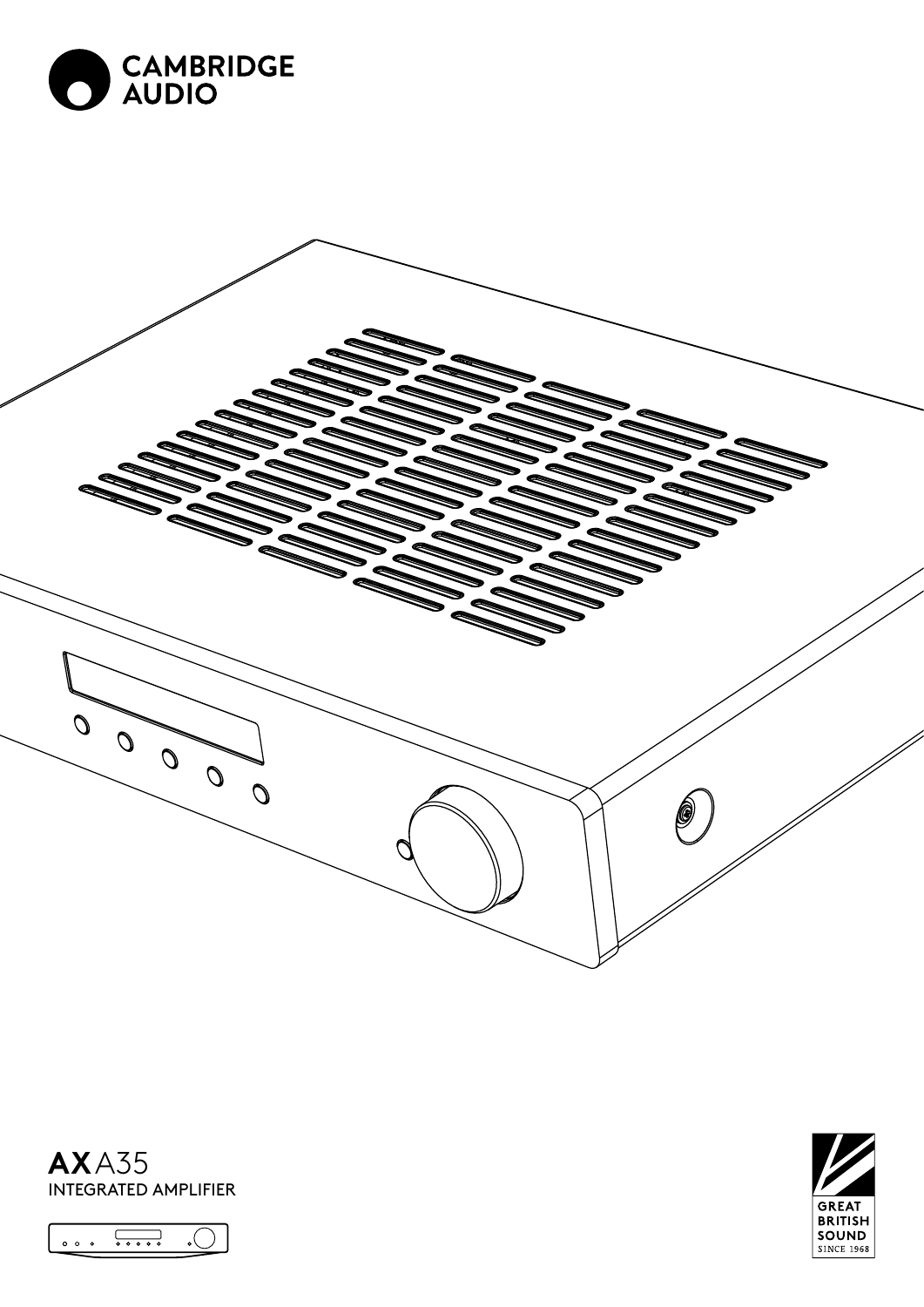

## Contents

| <b>IMPORTANT SAFETY INSTRUCTIONS</b> |  |
|--------------------------------------|--|
| <b>REAR PANEL CONNECTIONS</b>        |  |
| FRONT PANEL CONTROLS                 |  |
| REMOTE CONTROL                       |  |
| CONNECTIONS                          |  |
| OPERATING INSTRUCTIONS               |  |
| TECHNICAL SPECIFICATIONS             |  |
| <b>TROUBLESHOOTING</b>               |  |

This guide is designed to make installing and using this product as easy as possible. Infor-mation in this document has been carefully checked for accuracy at the time of printing; however, Cambridge Audio's policy is one of continuous improvement, therefore design and specifications are subject to change without prior notice.

This document contains proprietary information protected by copyright. All rights are reserved. No part of this manual may be reproduced by any mechanical, electronic or other<br>means, in any form, without prior written permission of the manufacturer. All trademarks<br>and registered trademarks are the property

© Copyright Cambridge Audio Ltd 2018..

Make sure you register your product at: WWW.CAMBRIDGEAUDIO.COM/REGISTER

For upcoming news on future products, software updates and exclusive offers.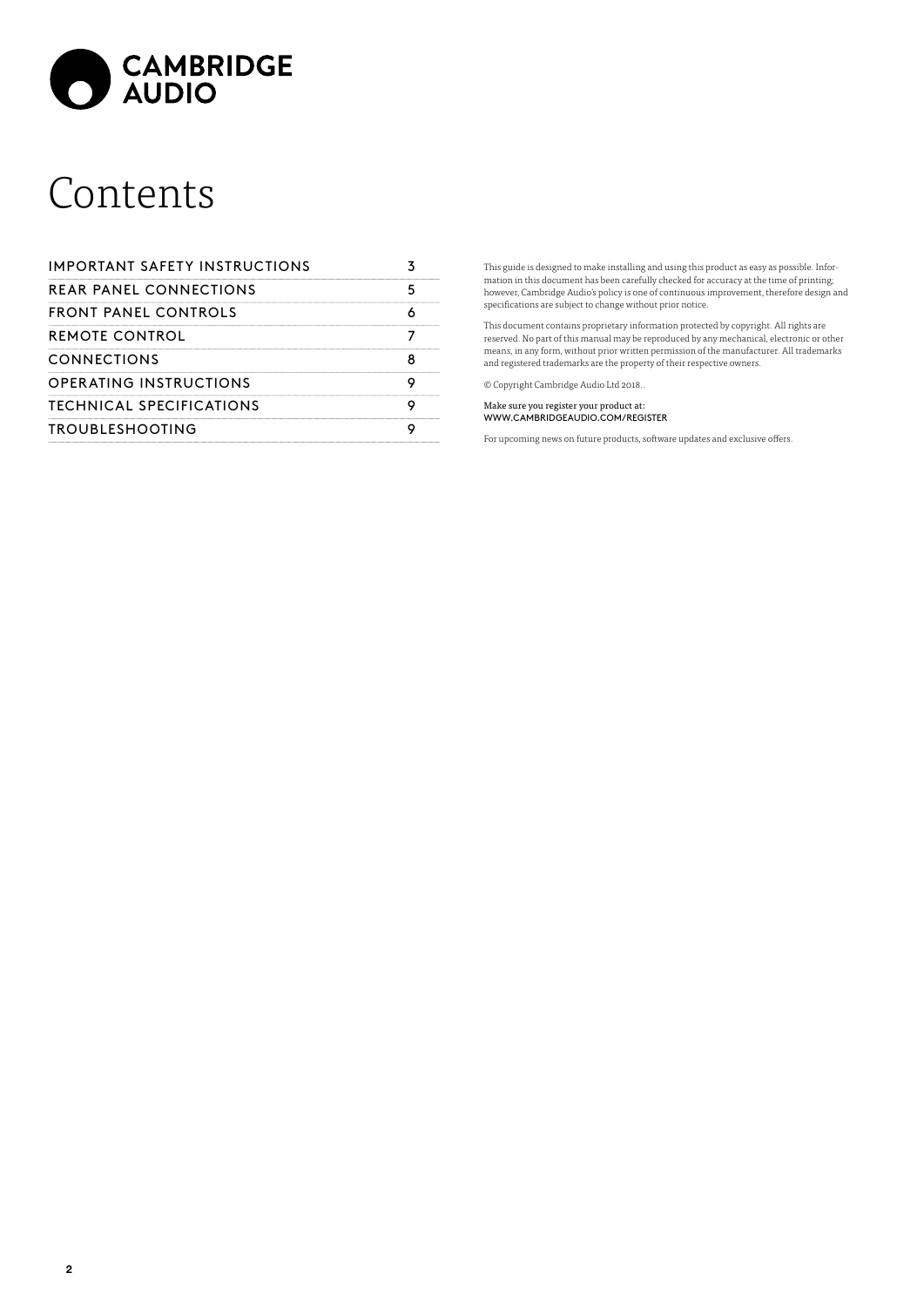### <span id="page-2-0"></span>Important safety instructions

For your own safety please read the following important safety instructions carefully before attempting to connect this unit to the mains power supply. They will also enable you to get the best performance from and prolong the life of the unit:

- 1. Read these instructions.
- 2. Keep these instructions.
- 3. Heed all warnings.
- 4. Follow all instructions.
- 5. Do not use this apparatus near water.
- 6. Clean only with a dry cloth.
- 7. Do not block any ventilation openings. Install in accordance with the manufacturer's instructions.
- 8. Do not install near any heat sources such as radiators, heat registers, stoves, or other apparatus (including amplifiers) that produce heat.
- 9. Do not defeat the safety purpose of the polarized or grounding-type plug. A polarized plug has two blades with one wider than the other. A grounding-type plug has two blades and a third grounding prong. The wide blade or the third prong are provided for your safety. If the provided plug does not fit into your outlet, consult an electrician for replacement of the obsolete outlet.
- 10. Protect the power cord from being walked on or pinched, particularly at plugs, convenience receptacles and the point where they exit from the apparatus.
- 11. Only use attachments/accessories specified by the manufacturer.
- 12. Use with only the cart, stand, tripod, bracket, or table specified by the manufacturer, or sold with the apparatus. When a cart is used, use caution when moving the cart/ apparatus combination to avoid injury from tip-over.



- 13. Unplug this apparatus during lightning storms or when unused for long periods of time.
- 14. Refer all servicing to qualified service personnel. Servicing is required when the apparatus has been damaged in any way, such as the power-supply cord or plug<br>having been damaged, liquid has been spilled or objects have fallen into the<br>apparatus, the apparatus has been exposed to rain or moisture, does normally, or has been dropped.

#### **WARNING**

- Do not place the unit in an enclosed space; if you wish to place the unit on a shelf, use the top shelf to allow maximum ventilation. Do not put any objects on top of this unit. Do not situate it on a rug or other soft surface and do not obstruct any air inlets or outlet grilles. Do not cover the ventilation grilles with items such as newspapers, tablecloths, curtains, etc.
- To reduce the risk of fire or electric shock, do not expose this apparatus to rain or moisture . This unit must not be used near water or exposed to dripping or splashing water or other liquids. No objects filled with liquid, such as vases, shall be placed on the unit.
- Danger of explosion if battery is incorrectly replaced. Replace only with the same or equivalent type.
- The battery (battery pack or batteries installed) shall not be exposed to excessive heat such as sunshine, fire or the like.
- The unit must be installed in a manner that makes disconnection of the mains plug from the mains socket outlet (or appliance connector from the rear of the unit) possible. Where the mains plug is used as the disconnect device, the disconnect device shall remain readily operable.
- Please refer to the information on the exterior rear panel for electrical and safety information before installing or operating the apparatus.
- Only use the mains cord supplied with this unit.

Use of the apparatus in tropical climates - The equipment shall be used at a maximum 45 degree C ambient temperature.

The unit is of Class 1 construction and must be connected to a mains socket outlet with a protective earthing connection.



The lightning flash with the arrowhead symbol within an equilateral triangle is intended to alert the user to the presence of un-insulated 'dangerous voltage' within the product's enclosure that may be of sufficient magnitude to constitute a risk of electric shock to persons.

The exclamation point within an equilateral triangle is intended to alert the user to the presence of important operating and maintenance instructions in the service literature relevant to this appliance.

#### WEEE SYMBOL



The crossed-out wheeled bin is the European Union symbol for indicating separate collection for electrical and electronic equipment. This product contains electrical and electronic equipment which should be reused, recycled or recovered and should not be disposed of with unsorted regular waste. Please return the unit or contact the authorised dealer from whom you purchased this product for more information.

#### CE MARK

This product complies with European Low Voltage (2014/35/EU),<br>Electromagnetic Compatibility (2014/30/EU) and Environmentally-<br>friendly design of Energy-related Products (2009/125/EC) Directives when used<br>and installed acco Cambridge Audio accessories should be used with this product and servicing must be referred to qualified service personnel.



#### RCM (REGULATORY COMPLIANCE MARK)

This product meets Australia, New Zealand Safety, EMC and Radio Communications requirements of the ERAC and ACMA.

#### FEDERAL COMMUNICATIONS COMMISSION NOTICE:

This equipment has been tested and found to comply with the limits for a Class B digital device, pursuant to Part 15 of the FCC Rules. These limits are designed to provide reasonable protection against harmful interference in a residential installation.

This equipment generates, uses, and can radiate radio frequency energy, and if not installed and used in accordance with the instructions, may cause harmful interference to radio communications. However, there is no guaran interference will not occur in a particular installation.

If this equipment does cause harmful interference to radio or television reception, which can be determined by turning the equipment off and on, the user is encouraged to try and correct the interference by one or more of the following measures:

- Reorient or relocate the receiving antenna.
- Increase the distance between the equipment and the receiver.
- Connect the equipment to an outlet on a circuit different from that to which the receiver is connected.
- Consult the dealer or an experienced radio/TV technician for help.

FCC Caution: Any changes or modifications not expressly approved by the party responsible for compliance could void the user's authority to operate this equipment.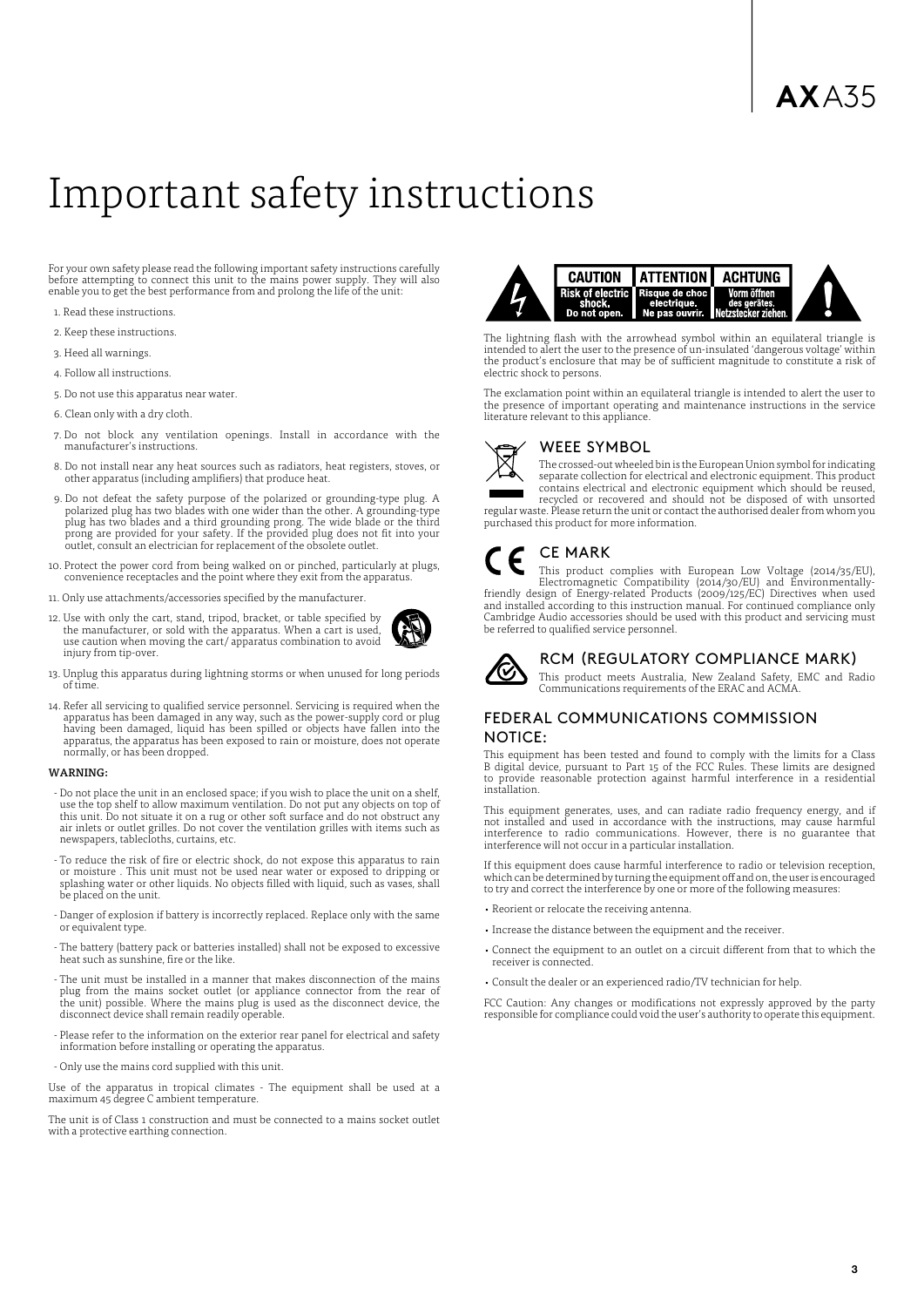

#### SUPPLIER'S DECLARATION OF CONFORMITY (SDOC)

Equipment: Integrated Amplifier Model: AXA35 Trademark: Cambridge Audio

This device complies with Part 15 of the FCC Rules. Operation is subject to the following two conditions: (1) this device may not cause harmful interference, and (2) this device must accept any interference received, including interference that may cause undesired operation.

The responsible party in US:

Company name: Audio Partnership LLC

Address: 1913 N Milwaukee Ave. Chicago, IL 60647

Phone: (312) 636-4817 Legal Representative Person: Gregg Chopper

 $\frac{1}{\sqrt{2}}\sum_{i=1}^{n}$  Signature:

#### VENTILATION

Important! The unit will become hot when in use. Do not stack multiple units on top of each other.

Ensure that small objects do not fall through any ventilation grille. If this happens, switch off immediately, disconnect from the mains supply and contact your dealer for advice.

#### POSITIONING

Choose the installation location carefully. Avoid placing it in direct sunlight or close to a source of heat. No naked flame sources, such as lighted candles, should be placed on the unit. Also avoid locations subject to vibration and excessive dust, cold or moisture. The unit can be used in a moderate climate.

This unit must be installed on a sturdy, level surface. Do not place in a sealed area such as a bookcase or in a cabinet. Do not place the unit on an unstable surface or shelf. The unit may fall, causing serious injury to a child or adult as well as serious damage to the product. Do not place other equipment on top of the unit.

Due to stray magnetic fields, turntables or CRT TVs should not be located nearby due to possible interference.

Electronic audio components have a running in period of around a week (if used several hours per day). This will allow the new components to settle down and the sonic properties will improve over this time.

#### POWER SOURCES

The unit should be operated only from the type of power source indicated on the marking label. If you are not sure of the type of power-supply to your home, consult your product dealer or local power company.

If you do not intend to use this unit for a long period of time, unplug it from the mains socket.

#### OVERLOADING

Do not overload wall outlets or extension cords as this can result in a risk of fire or electric shock. Overloaded AC outlets, extension cords, frayed power cords, damaged or cracked wire insulation and broken plugs are dangerous. They may result in a shock or fire hazard.

Be sure to insert each power cord securely. To prevent hum and noise, do not bundle the interconnect leads with the power cord or speaker leads.

#### **CLEANING**

To clean the unit, wipe its case with a dry, lint-free cloth. Do not use any cleaning fluids containing alcohol, ammonia or abrasives. Do not spray an aerosol at or near the unit.

#### BATTERY DISPOSAL

Batteries may contain substances harmful to the environment. Please dispose of any discharged batteries with due consideration and in accordance with local environmental/electronic recycling guidelines.

#### SERVICING

These units are not user serviceable. Never attempt to repair, disassemble or reconstruct the unit if there seems to be a problem. A serious electric shock could result if this precautionary measure is ignored. In the event of a problem or failure, please contact your dealer.

#### Plug Fitting Instructions (UK Only)

The cord supplied with this appliance is factory fitted with a UK mains plug fitted<br>with a 3 amp fuse inside. If it is necessary to change the fuse, it is important that a 3<br>amp one is used. If the plug needs to be changed socket, or becomes damaged, it should be cut off and an appropriate plug fitted<br>following the wiring instructions below. The plug must then be disposed of safely,<br>as insertion into a mains socket is likely to cause an elec necessary to fit a 3-pin BS mains plug to the power cord the wires should be fitted as shown in this diagram. The colours of the wires in the mains lead of this appliance may not correspond with the coloured markings identifying the terminals in your plug. Connect them as follows:

The wire which is coloured BLUE must be connected to the terminal which is marked with the letter 'N' or coloured BLACK.

The wire which is coloured BROWN must be connected to the terminal which is marked with the letter 'L' or coloured RED.

The wire which is coloured GREEN/YELLOW must be connected to the terminal which is marked with the letter 'E' or coloured GREEN.

If a 13 amp (BS 1363) plug is used, a 5 amp fuse must be fitted, or if any other type of plug is used a 5 amp fuse must be fitted, either in the plug or adaptor, or on the distribution board.

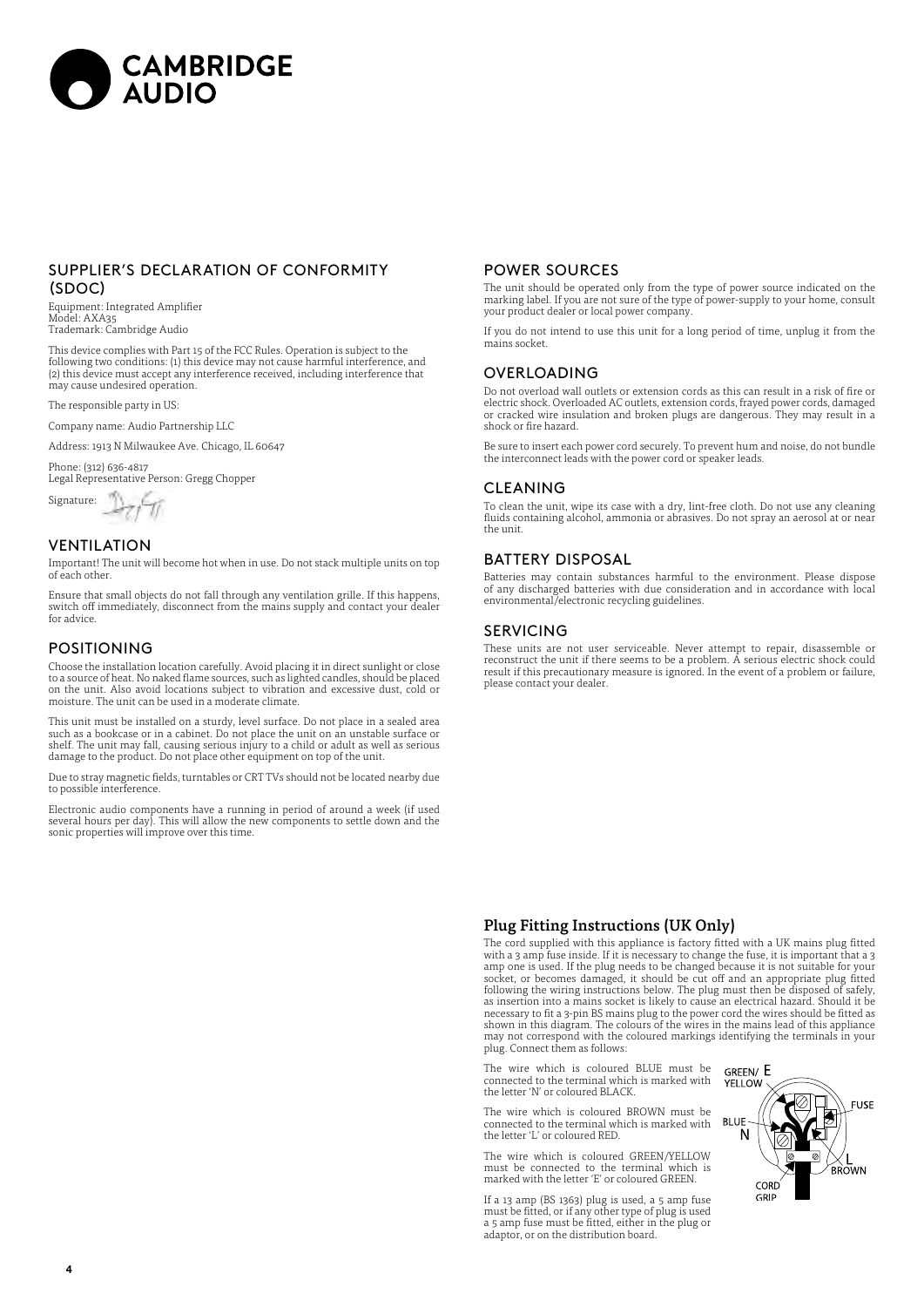# <span id="page-4-0"></span>Rear panel connections



#### $(1)$  AUDIO INPUTS(A1-A4)

These inputs are suitable for any 'line level' source equipment such as the audio outputs of CD players, streaming devices such as a Chromecast Audio (RCA Phono to jack cable required) etc.

#### $(2)$  PHONO INPUT

This unit also has a built in Phono stage.

Record players fitted with Phono Cartridges of the Moving Magnet (MM) or high output Moving Coil (MC) type (between 2-6mV output and 30-50k load impedance) can be used.

Low output Moving Coil types (<1mV and usually 10-1000 ohm load impedance) cannot be directly connected and will require a matching transformer or head amp. Please consult your dealer for details.

Note: The 'Ground' terminals on both the record player and the AXA35 should be connected (where possible) with a ground wire for lowest noise/hum pickup.

#### 3 REC OUT

Connect to the recording input of a CD recorder input, tape deck or other compatible recording device etc.

This output provides a constant high level output that does not fluctuate with the volume of the main unit. For this reason, the AXA35 cannot be used as a Preamplifier only or with a subwoofer.

#### $(4)$  USB POWER 5V 500mA

This USB connection is designed for charging or maintaining power to a device such as a Streaming device or Bluetooth adaptor.

Note: This is not an input so will not allow you to play audio directly to the unit.

#### 5 LOUDSPEAKER TERMINALS

Connect the wires from your left channel loudspeaker to the Left positive and negative terminals and the wires from the right channel loudspeaker to the Right positive and negative terminals.

In each case, the red terminal is the positive output and the black terminal is the negative output.

Care should be taken to ensure no stray strands of wire are accidentally connecting speaker outputs together as this may cause damage to the unit.

Please ensure that the loudspeaker terminals have been tightened adequately to provide a good electrical connection. It is possible for the sound quality to be affected if the screw terminals are loose.

#### 6 VOLTAGE SELECT SWITCH

For servicing use only.

#### (7) AC POWER SOCKET

Once all connections are complete, plug the AC power cable into an appropriate mains socket and turn the unit on.

Please only use the power lead supplied with the unit.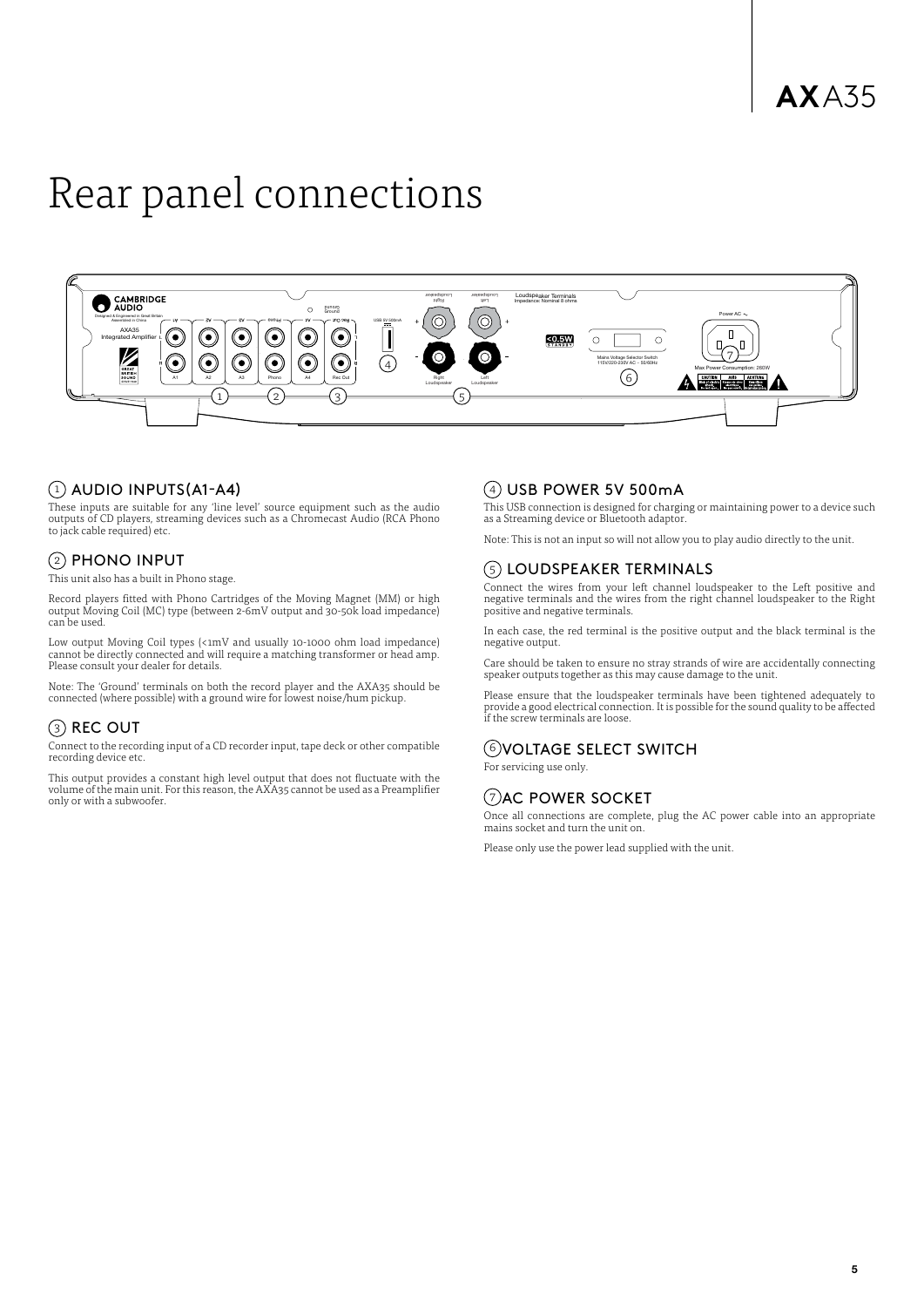<span id="page-5-0"></span>

# Front panel controls



#### $(1)$  POWER BUTTON

Switches the unit between Standby mode (indicated by dim LED) and On (indicated by bright LED). Standby mode is a low power mode where the power consumption is less than 0.5 Watts.

This product has APD (Auto Power Down) enabled as default. After inactivity of 20 minutes, the product will automatically switch to Standby.

#### Auto Power Down (APD)

You can enable and disable the units APD setting. This can be adjusted by pressing and holding the Power button until the LED flashes in sequence.

The two options below show which option is selected. Standby flashes 5 times - APD disabled Standby flashes 10 times - APD enabled Note: Make sure the unit is On, before making changes to the APD function.

#### 2 HEADPHONES SOCKET

This connection allows for the connection of stereo headphones with a  $\frac{1}{4}$  inch jack plug. Headphones with an impedance of between 32 and 600 ohms are recommended.

Note: Connecting headphones will automatically mute the loudspeaker outputs.

#### 3 INFRARED SENSOR

Receives IR commands from the supplied remote control.

An unobstructed line of sight between the remote control and the sensor is required.

### $(4)$  AUX IN

This source input allows you to connect a portable audio device such as an MP3 player or streaming device directly into the front of the unit using a 3.5mm stereo Aux lead.

Once plugged in, this input is automatically selected, although other inputs apart from A1 can still be selected once a stereo-jack is plugged in. The A1/AUX button on the front of the unit will select this input whilst a stereo-jack is plugged in.

#### Note:

– Plugging a source into the front panel Aux input overrides the A1 input. Simply remove the jack from the front panel to automatically re-enable the A1 input.

– Also note that as the output level of Aux players tends to be quite low, the AXA35 adds 10dB to the current volume setting when (and only when) the Aux input is selected.

#### 5 INPUT SOURCE BUTTONS (A1/AUX,A2, A3, A4,PHONO)

Press the relevant source button to select the desired input source.

#### 6 DISPLAY

Used to display information such as the selected input source, volume and tone/ balance levels.

Note: When first purchased, the display will have a protective film over the top. Peel this off for a clear display.

#### $(7)$  MENU BUTTON

Pressing this once will select the Bass option. Pressing a second time will select the<br>Treble option and pressing a third time will select the Balance option. When one<br>of these options is selected, the volume control will pressed for a while, the source will be displayed and the volume control will go back to controlling the volume level.

#### 8) VOLUME CONTROL

Use to increase or decrease the level of the sound from the outputs of the unit. This controls the volume level of the loudspeakers and headphones. The volume control will also change the level of bass, treble and balance in the menu options.

Note: It does not affect the level of the 'Rec Out' output as this has a fixed level.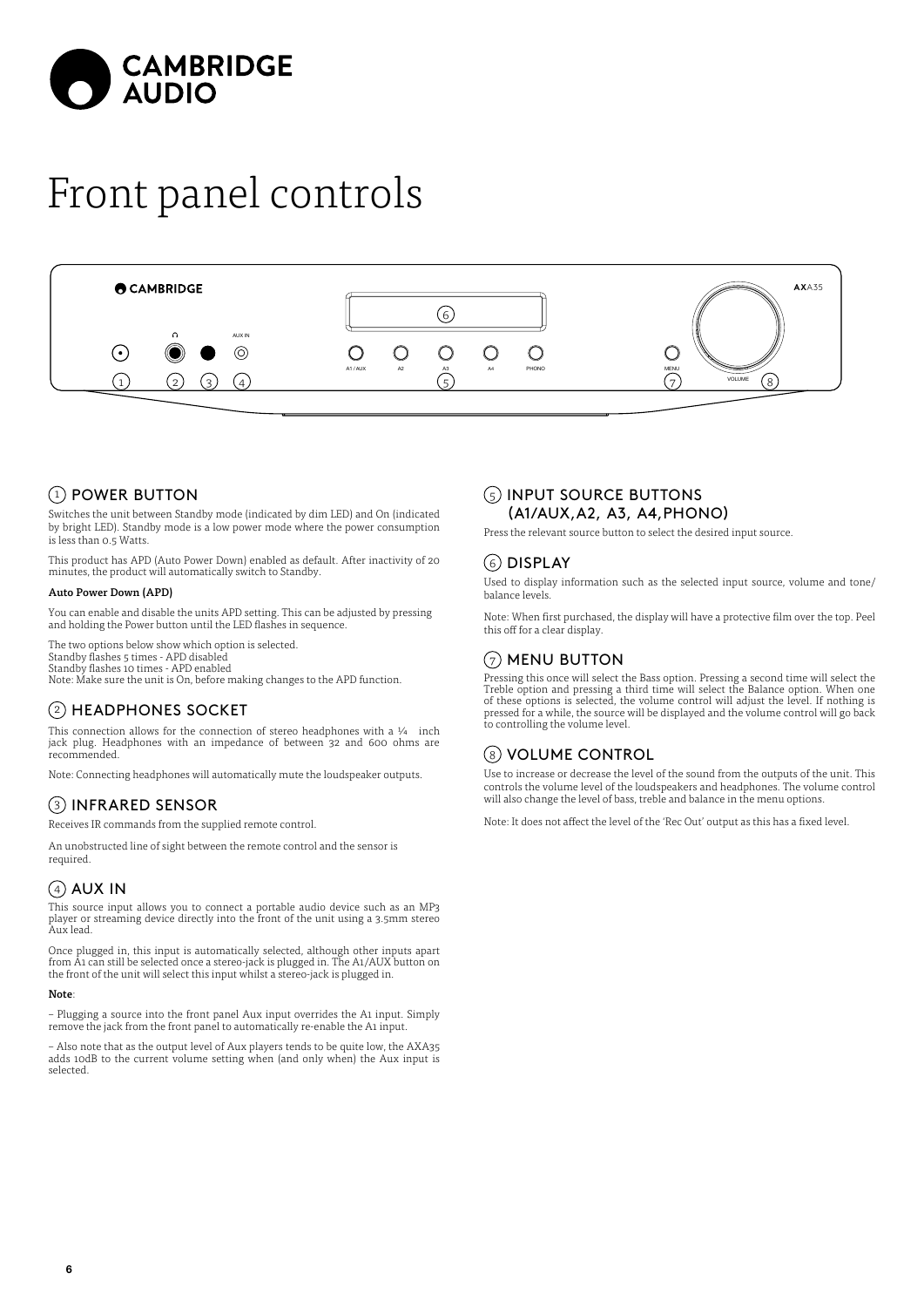### **AX**A35

## <span id="page-6-0"></span>Remote Control

The AXA35 is supplied with a remote control that operates this unit and its built-in tuner. In addition, some icons buttons can operate a matching AXC35 or AXC25 player.

Always use Alkaline batteries.

### $\overset{\text{\tiny{(b)}}}{\circlearrowright}$  POWER BUTTON

Switches the AXA35 between On and low power ecofriendly Standby mode.



Mutes audio on the unit. Press again to cancel mute.

#### **W** VOLUME

Increases or decreases the volume of the unit. Also used to change the bass, treble and balance settings when these are selected.

#### MENU

Toggles between Bass, Treble and Balance options. Use the volume buttons to change the level of the selected option.

#### SOURCE BUTTONS (A1/AUX,A2, A3, A4,PHONO)

Press the relevant button to select the desired music source.

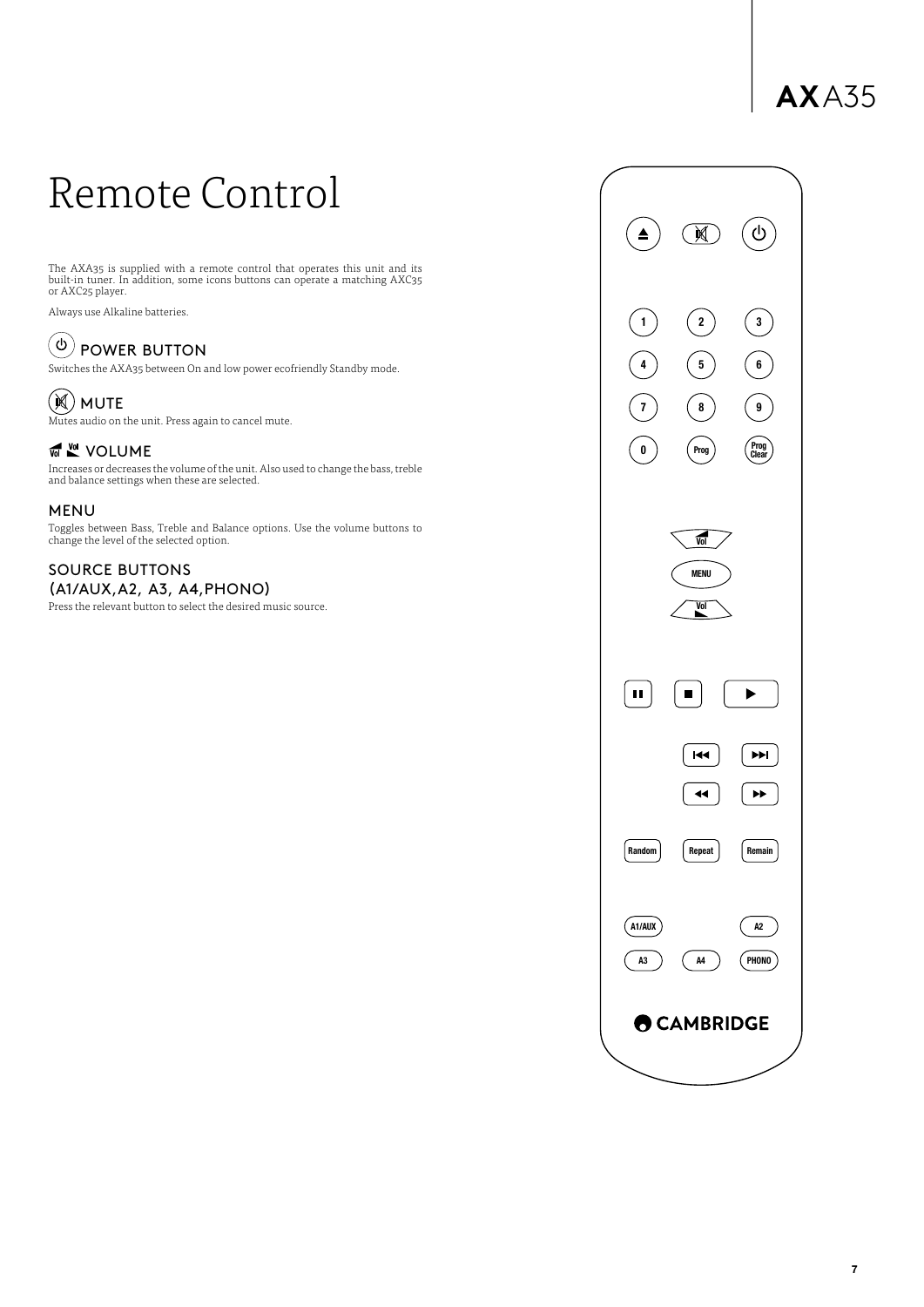<span id="page-7-0"></span>

### Connections

#### **LOUDSPEAKERS**

Check the impedance of your speakers. You can use types with an impedance of 8 Ohms.

The red coloured speaker terminals are positive (+) and the black speaker terminals are negative (-). Make sure correct polarity is maintained at each speaker connector or the sound can become weak and "phasey" with little bass.



#### **USING BARE WIRE CONNECTIONS**

Prepare the speaker cords for connection by stripping off approximately 10mm (3/8") or less of the outer insulation. More than 10mm could cause a short circuit. Twist the wires tightly together so there are no loose ends. Unscrew the speaker terminal, insert the speaker cable, tighten the terminal and secure the cable.

Note: All connections are made using standard loudspeaker cable.



#### **USING BANANA PLUGS**

We recommend using Banana plugs with our units to establish a secure connection and ensure there are no loose strands of wire that may cause unwanted noise or interference.

Once you have stripped the outer insulation of the cable and twisted the wires as indicated above, securely connect these to your banana plugs, remove the dust cap from the end of the speaker terminal and push the plug in as far as possible without applying excessive force.

#### **BASIC CONNECTION**

The diagram below shows the basic connection of your amplifier to a CD player, turntable and a pair of loudspeakers.

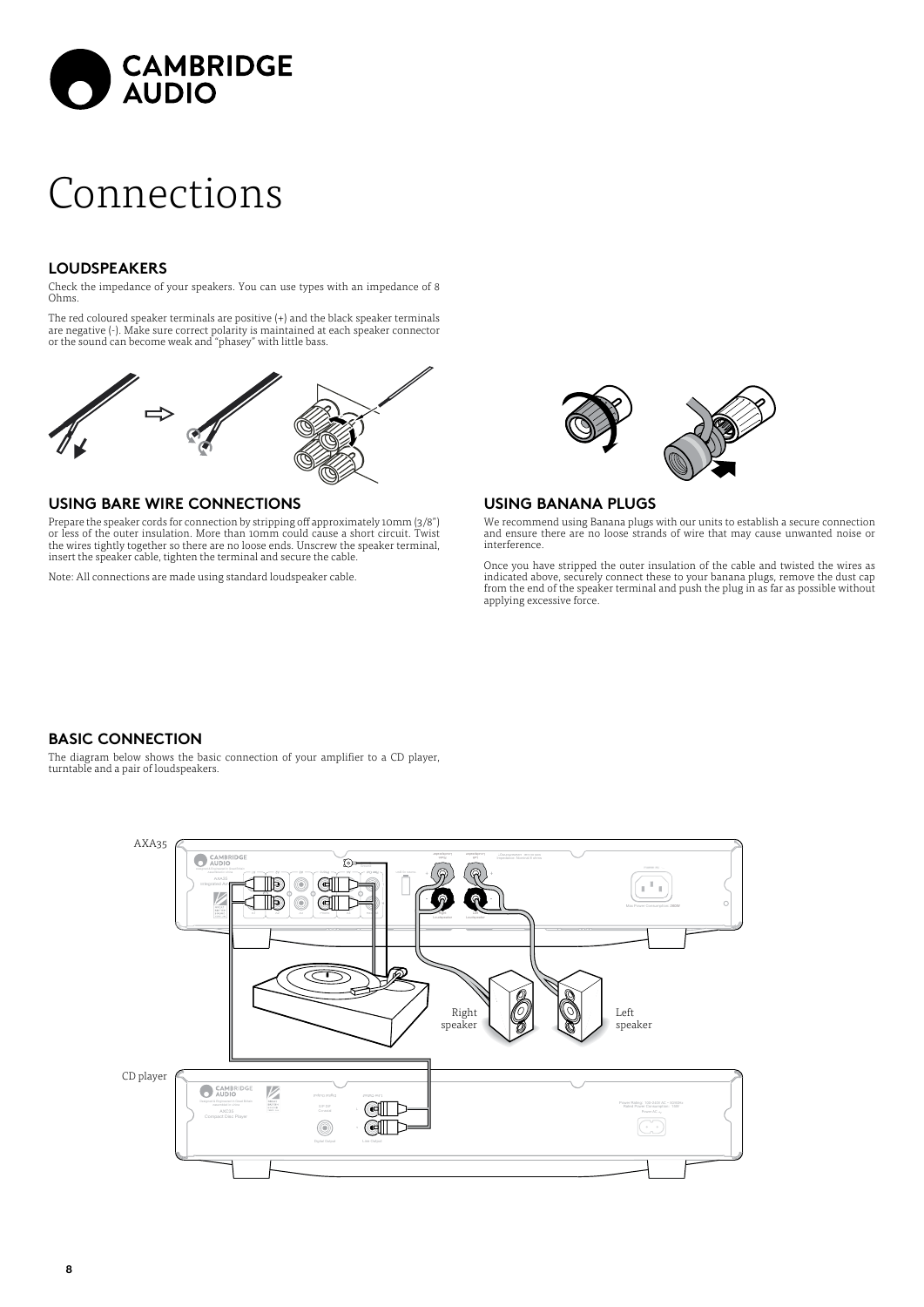### **AX**A35

### <span id="page-8-0"></span>Operating Instructions Technical Specifications

After making any connections to your unit, activate the AXA35 by pressing the Power button on the front of the unit.

#### SETTING THE SOURCE

Press the Source button on the front of the unit corresponding to your desired source. Alternatively, you may use the appropriate button on the remote control



#### ADJUSTING THE VOLUME

Use either the Volume Up/Down buttons on the remote control, or the Volume control on the front of your unit system to change the volume level. The newly selected level will be indicated briefly on the front display.

The volume is displayed in minus dB where 0dB is the highest level

A progressively larger negative number indicates the volume is being reduced.



#### ADJUSTING THE AUDIO SETTINGS

Adjustments to the bass, treble and balance can be made as follows:

- 1.To enter the audio menu. Press either the Menu button on the front of the unit or on the remote control.
- 2.Step through the available settings by pressing the Menu button. The settings available are in order Bass, Treble and Balance.



3.When you wish to make an adjustment for bass, treble or balance, simply rotate the Volume control or use the Volume control buttons on the remote control.



4.To exit, wait for five seconds, until the unit returns to normal mode.

Power output 35 watts (into  $8\Omega$ )

Frequency response (-3dB) 5Hz - 50kHz S/N ratio (ref 1W) >82dB (unweighted) Input impedances 47k ohms Power Amp damping factor >50 Max. power consumption 260W Standby power consumption <0.5W Inputs: 4x RCA, 1x Phono,

Weight 5.6kg (12.3lbs)

THD (unweighted) <0.01% @ 1kHz, 80% of rated power <0.15% 20Hz - 20kHz, 80% of rated power Bass/Treble controls Shelving, ultimate boost/cut +/- 10dB @ 100Hz and 10kHz 1 x 3.5mm Aux input (front panel) Outputs: Speakers, Rec Out, USB 5V power Dimensions (HxWxD): 83 x 430 x 335mm (3.3 x 16.9 x 13.2")

### Troubleshooting

#### THERE IS NO POWER

- Ensure the AC power cord is connected securely.
- Ensure the plug is fully inserted into the wall socket and is switched on.
- Check fuse in the mains plug or adaptor.
- Check the power is on at the front of the unit.

#### THERE IS NO SOUND

- Check the correct input is selected.
- Check that the speakers are connected correctly.
- Check the unit is not in mute mode.

#### THE SOUND IS DISTORTED

• Check speaker connections.

#### THERE IS A HUM COMING FROM THE SPEAKER

• Ensure that all cable connections are secure, particularly ground/shield connections for turntables.

#### THERE IS UNWANTED BACKGROUND NOISE AND INTERFERENCE

- Move the unit away from other electrical equipment that is likely to cause interference.
- Ensure that all cable connections are secure, particularly ground/shield connections for turntables.

#### THE REMOTE HANDSET WILL NOT FUNCTION

• Check that the batteries are the correct way around and have not expired

• Ensure that nothing is blocking the remote sensor.

If you experience any trouble with your product, visit the help section on our webpage at **https://techsupport.cambridgeaudio.com**

For all servicing, in or out of warranty, please contact your dealer.